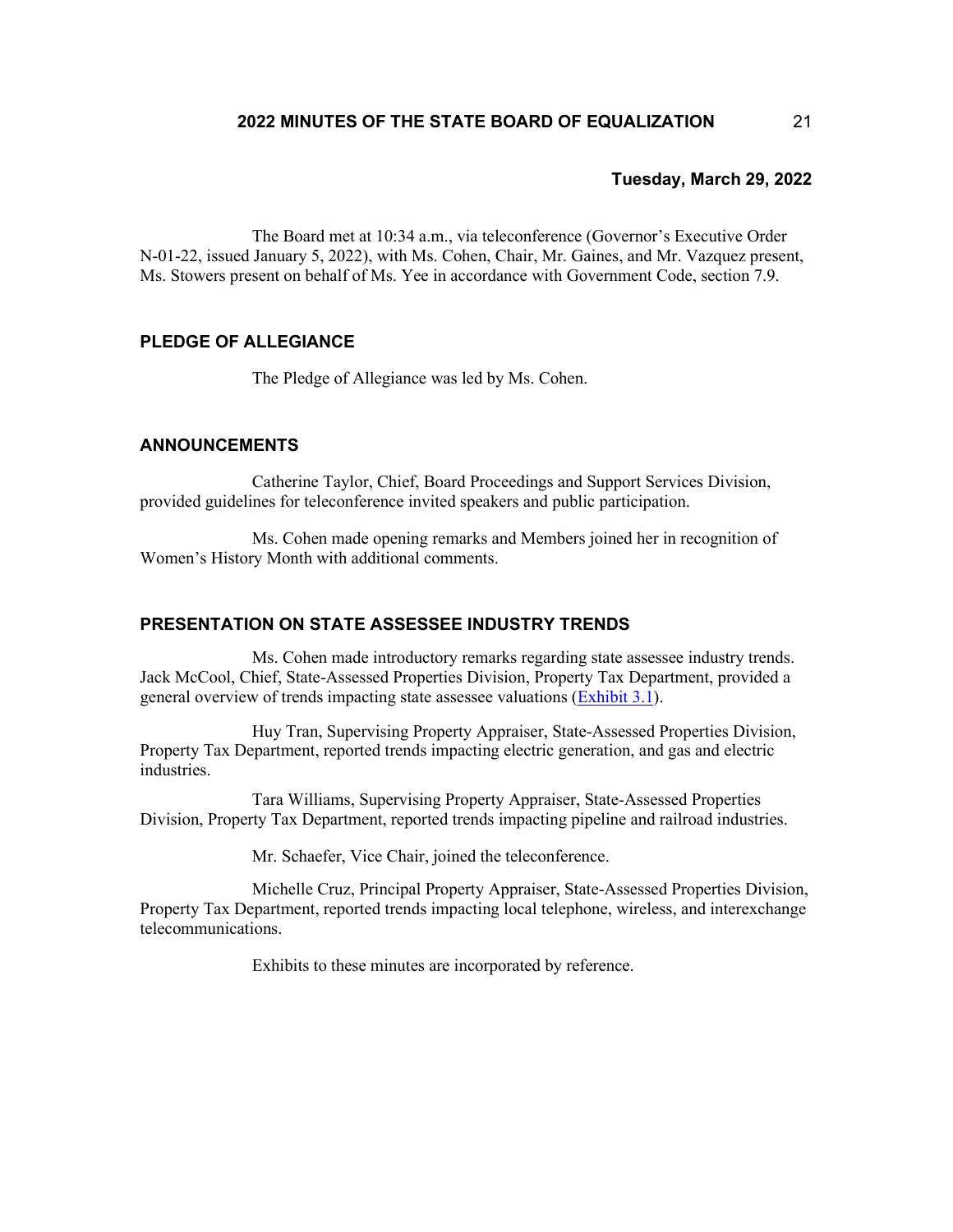# **PROPERTY TAX MATTERS, OTHER—NOT SUBJECT TO CONTRIBUTION DISCLOSURE STATUTE**

# **Property Tax Audits**

#### Northwestern Pacific Railroad Company (0827)

2018 to 2019, \$297,928.00 Excessive Assessment

Action: Upon motion of Ms. Cohen, seconded by Mr. Gaines and unanimously carried, Ms. Cohen, Mr. Schaefer, Mr. Gaines, and Mr. Vazquez voting yes, Ms. Stowers not participating in accordance with Government Code, section 7.9, the Board adopted the audit adjustments as recommended by staff.

#### Telespan Communications, LLC (7956)

2018 to 2021, \$1,228,300.00 Escaped Assessment, \$175,230.00 Penalties, \$504,738.00 In-lieu Interest

Action: Upon motion of Ms. Cohen, seconded by Mr. Gaines and unanimously carried, Ms. Cohen, Mr. Schaefer, Mr. Gaines, and Mr. Vazquez voting yes, Ms. Stowers not participating in accordance with Government Code, section 7.9, the Board adopted the audit adjustments as recommended by staff.

#### Time Warner Cable Information Services (CA), LLC (8063)

2020 to 2021, \$1,900,000.00 Excessive Assessment, \$440,000.00 Penalty, \$264,000.00 In-lieu Interest

Action: Upon motion of Ms. Cohen, seconded by Mr. Gaines and unanimously carried, Ms. Cohen, Mr. Schaefer, Mr. Gaines, and Mr. Vazquez voting yes, Ms. Stowers not participating in accordance with Government Code, section 7.9, the Board adopted the audit adjustments as recommended by staff.

### **Land Escaped Assessments**

The Board recessed at 12:06 p.m. and reconvened at 12:15 p.m. with Ms. Cohen, Mr. Schaefer, Mr. Gaines, Mr. Vazquez, and Ms. Stowers present.

# Pacific Gas and Electric Company (0135)

2018 to 2020, \$853,080.00 Full Value

Action: Upon motion of Ms. Cohen, seconded by Mr. Vazquez and unanimously carried, Ms. Cohen, Mr. Schaefer, Mr. Gaines, and Mr. Vazquez voting yes, Ms. Stowers not participating in accordance with Government Code, section 7.9, the Board adopted the unitary and nonunitary land escaped assessment as recommended by staff.

22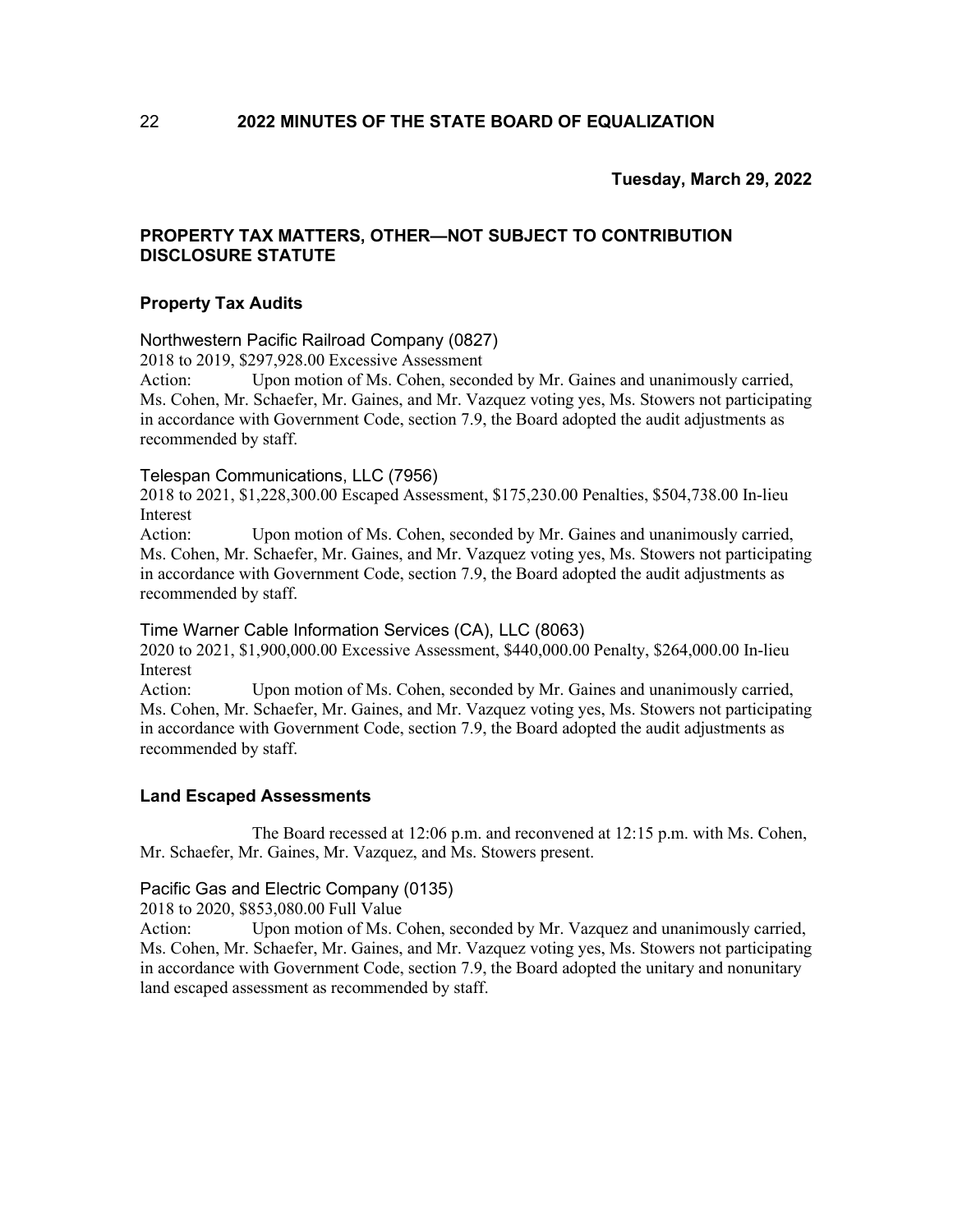# Southern California Edison (0148)

2020, \$904,750.00 Full Value

Action: Upon motion of Ms. Cohen, seconded by Mr. Vazquez and unanimously carried, Ms. Cohen, Mr. Schaefer, Mr. Gaines, and Mr. Vazquez voting yes, Ms. Stowers not participating in accordance with Government Code, section 7.9, the Board adopted the unitary land escaped assessment as recommended by staff.

#### BNSF Railway (0804)

2020, \$142,973.00 Full Value

Action: Upon motion of Ms. Cohen, seconded by Mr. Vazquez and unanimously carried, Ms. Cohen, Mr. Schaefer, Mr. Gaines, and Mr. Vazquez voting yes, Ms. Stowers not participating in accordance with Government Code, section 7.9, the Board adopted the unitary land escaped assessment as recommended by staff.

### Los Angeles SMSA, Ltd., Partnership dba Verizon Wireless (2532)

2018 to 2020, \$2,496,866.00 Full Value

Action: Upon motion of Ms. Cohen, seconded by Mr. Vazquez and unanimously carried, Ms. Cohen, Mr. Schaefer, Mr. Gaines, and Mr. Vazquez voting yes, Ms. Stowers not participating in accordance with Government Code, section 7.9, the Board adopted the unitary land escaped assessment as recommended by staff.

### Fresno MSA Limited Partnership dba Verizon Wireless (2552)

2018 to 2020, \$572,466.00 Full Value

Action: Upon motion of Ms. Cohen, seconded by Mr. Vazquez and unanimously carried, Ms. Cohen, Mr. Schaefer, Mr. Gaines, and Mr. Vazquez voting yes, Ms. Stowers not participating in accordance with Government Code, section 7.9, the Board adopted the unitary land escaped assessment as recommended by staff.

#### Cellco Partnership dba Verizon Wireless (2559)

2018 to 2020, \$9,934,001.00 Full Value

Action: Upon motion of Ms. Cohen, seconded by Mr. Vazquez and unanimously carried, Ms. Cohen, Mr. Schaefer, Mr. Gaines, and Mr. Vazquez voting yes, Ms. Stowers not participating in accordance with Government Code, section 7.9, the Board adopted the unitary land escaped assessment as recommended by staff.

#### Sprint Spectrum LP (2720)

2018 to 2021, \$34,049,980.00 Full Value

Action: Upon motion of Ms. Cohen, seconded by Mr. Vazquez and unanimously carried, Ms. Cohen, Mr. Schaefer, Mr. Gaines, and Mr. Vazquez voting yes, Ms. Stowers not participating in accordance with Government Code, section 7.9, the Board adopted the unitary land escaped assessment as recommended by staff.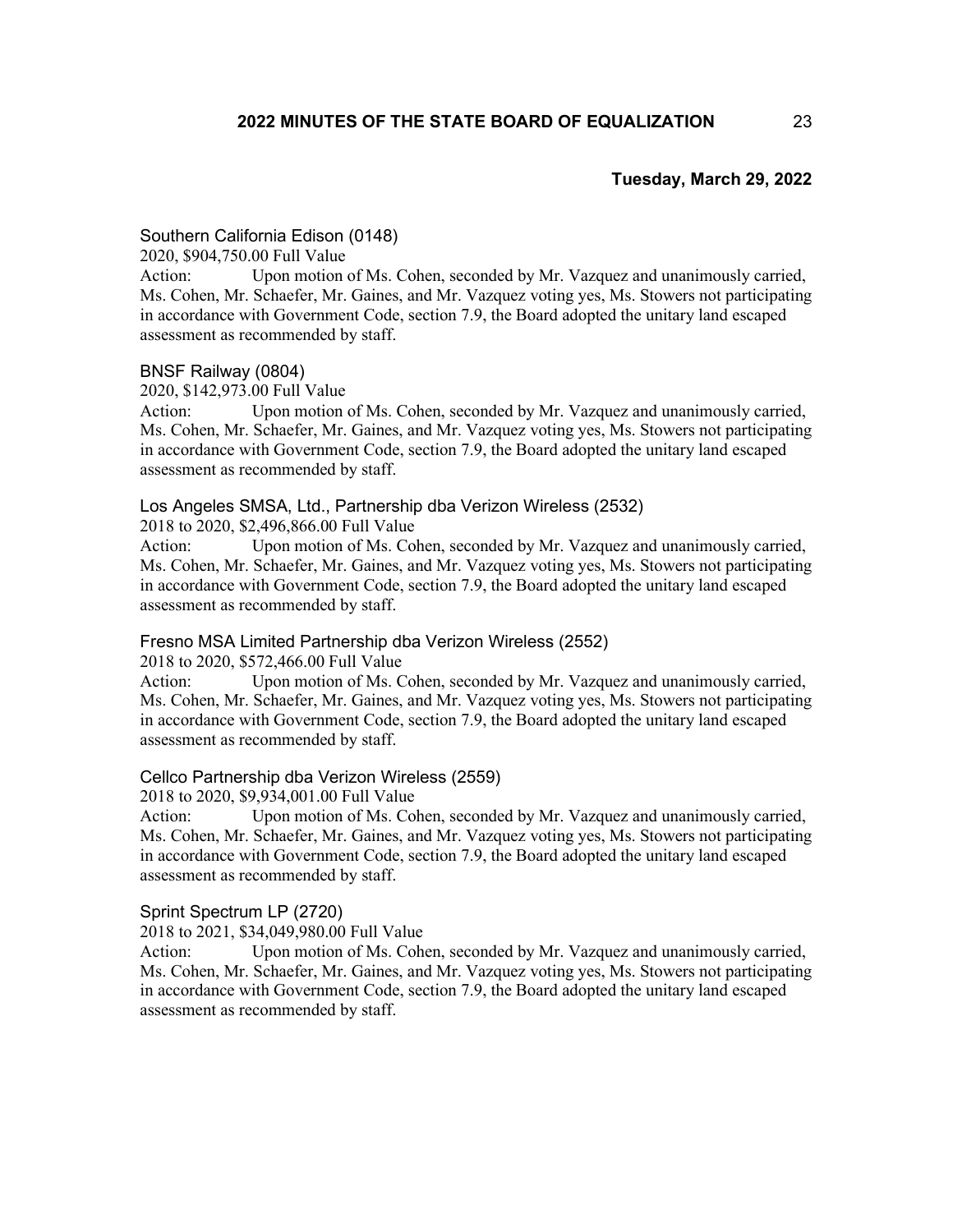### Race Telecommunications, Inc. (8099)

2018 to 2020, \$786,608.00 Full Value

Action: Upon motion of Ms. Cohen, seconded by Mr. Vazquez and unanimously carried, Ms. Cohen, Mr. Schaefer, Mr. Gaines, and Mr. Vazquez voting yes, Ms. Stowers not participating in accordance with Government Code, section 7.9, the Board adopted the unitary land escaped assessment as recommended by staff.

# **CHIEF COUNSEL MATTERS: RULEMAKING**

### **Regulation 6001,** *General Provisions*

Julia Himovitz, Tax Counsel, Legal Department, made introductory remarks regarding staff's request for authorization to publish proposed amendments to Regulation 6001, *General Provisions,* to update the Board's conflict of interest code [\(Exhibit](https://www.boe.ca.gov/meetings/pdf/2022/032922-G1-Reg6001-2022.pdf) 3.2).

Action: Upon motion of Ms. Stowers, seconded by Mr. Vazquez and unanimously carried, Ms. Cohen, Mr. Schaefer, Mr. Gaines, Mr. Vazquez, and Ms. Stowers voting yes, the Board authorized publication of proposed amendments to Regulation 6001 and to initiate the rulemaking process as recommended by staff.

# **ADMINISTRATIVE SESSION**

#### **Administrative Matters, Consent**

With respect to the Administrative Matters, Consent Agenda, upon motion of Mr. Vazquez, seconded by Ms. Cohen and unanimously carried, Ms. Cohen, Mr. Schaefer, Mr. Gaines, Mr. Vazquez, and Ms. Stowers voting yes, the Board made the following order:

Action: Adopt the Board Meeting Minutes of February 23, 2022, and March 22, 2022.

#### **Executive Director's Report**

Brenda Fleming, Executive Director, provided a report regarding the status of pending and upcoming organizational issues, including updates on returning to in-person meetings, restored delegation of authority for appointment exams and hires, the recent advisory council meeting, and notes on upcoming meetings and events.

Brenda Fleming, Executive Director, provided a report on time extension for the County of San Luis Obispo to complete and submit the Local Assessment Roll, pursuant to Revenue and Taxation Code, section 155 [\(Exhibit](https://www.boe.ca.gov/meetings/pdf/2022/032922-K1b-roll-ext.pdf) 3.3).

24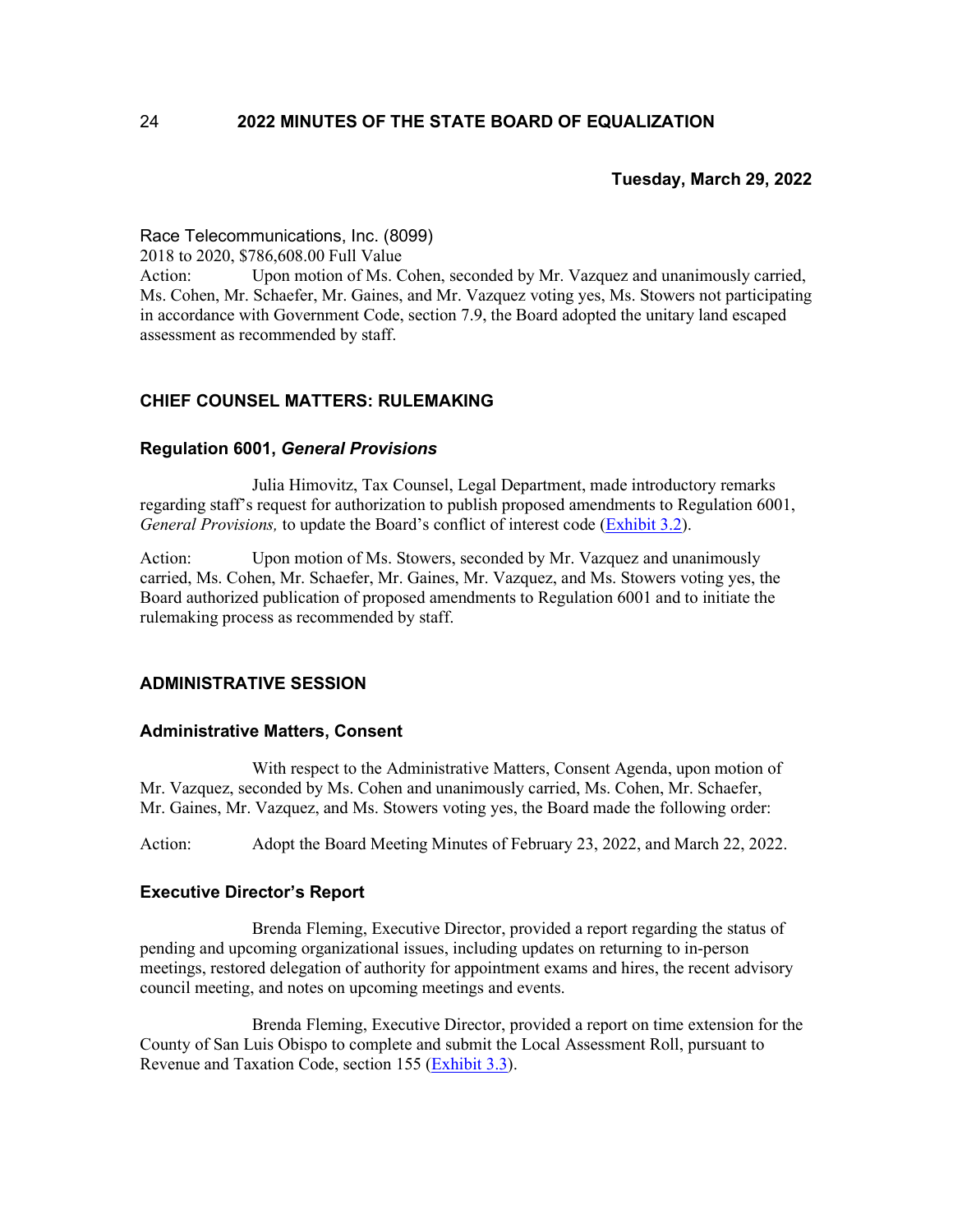Lisa Renati, Chief Deputy Director, introduced Laurel Williams, Technical Advisor for Special Taxes, who provided a quarterly report regarding the special taxes workload, including alcoholic beverage tax and tax on insurers [\(Exhibit](https://boe.ca.gov/meetings/pdf/2022/032922-K1c-ST-Qtly.pdf) 3.4).

Lisa Renati, Chief Deputy Director, provided a report on the status of operational priorities, including the agency's strategic plan, updated telework policy, and the process improvement projects.

Lisa Renati, Chief Deputy Director, provided a quarterly report regarding the BOE budget [\(Exhibit](https://www.boe.ca.gov/meetings/pdf/2022/032922-K1e-Budget-Quarterly.pdf) 3.5).

Lisa Renati, Chief Deputy Director, provided a report on the status of agency projects, and legislative developments related to the implementation and action plan for Proposition 19 [\(Exhibit](https://www.boe.ca.gov/meetings/pdf/2022/032922-K1g-Prop19-Implement-Plan.pdf) 3.6).

## **Property Tax Deputy Director's Report**

David Yeung, Deputy Director, Property Tax Department, provided a report on the status of pending and upcoming projects, activities, and departmental issues.

David Yeung, Deputy Director, Property Tax Department, provided an update on the Property Tax Department's Proposition 19 implementation actions, including updates on guidance.

Patricia Lumsden, Chief, County-Assessed Properties Division, Property Tax Department, provided reports on: Letters to Assessors [\(Exhibit](https://www.boe.ca.gov/meetings/pdf/2022/032922-K3a-LTA-Update.pdf) 3.7); Appraisal Training and Certification; and Assessment Practices Surveys.

Jack McCool, Chief, State-Assessed Properties Division, Property Tax Department, provided a report on the status of pending and upcoming projects and activities.

Lauren Keach, Principal Property Appraiser, Legal Entity Ownership Program and Welfare Exemption Section, County-Assessed Properties Division, Property Tax Department, provided the status of the Welfare Exemption Process Improvement Project.

Speaker: Hon. Leslie Morgan, President, California Assessors' Association (CAA); and Shasta County Assessor-Recorder

# **Legislative, Research & Statistics Division Chief's Report**

Dustin Weatherby, Chief, Legislative, Research & Statistics Division, provided an update on administrative and program related legislative bills impacting the BOE [\(Exhibit](https://www.boe.ca.gov/meetings/pdf/2022/032922-K4a-Leg-Update.pdf) 3.8). Mr. Weatherby also provided an overview of the following initiatives: 21-0023, which increases homeowners' real property tax exemption and provides supplemental renters' tax credit, increases taxes on high-value properties, and limits local restrictions on housing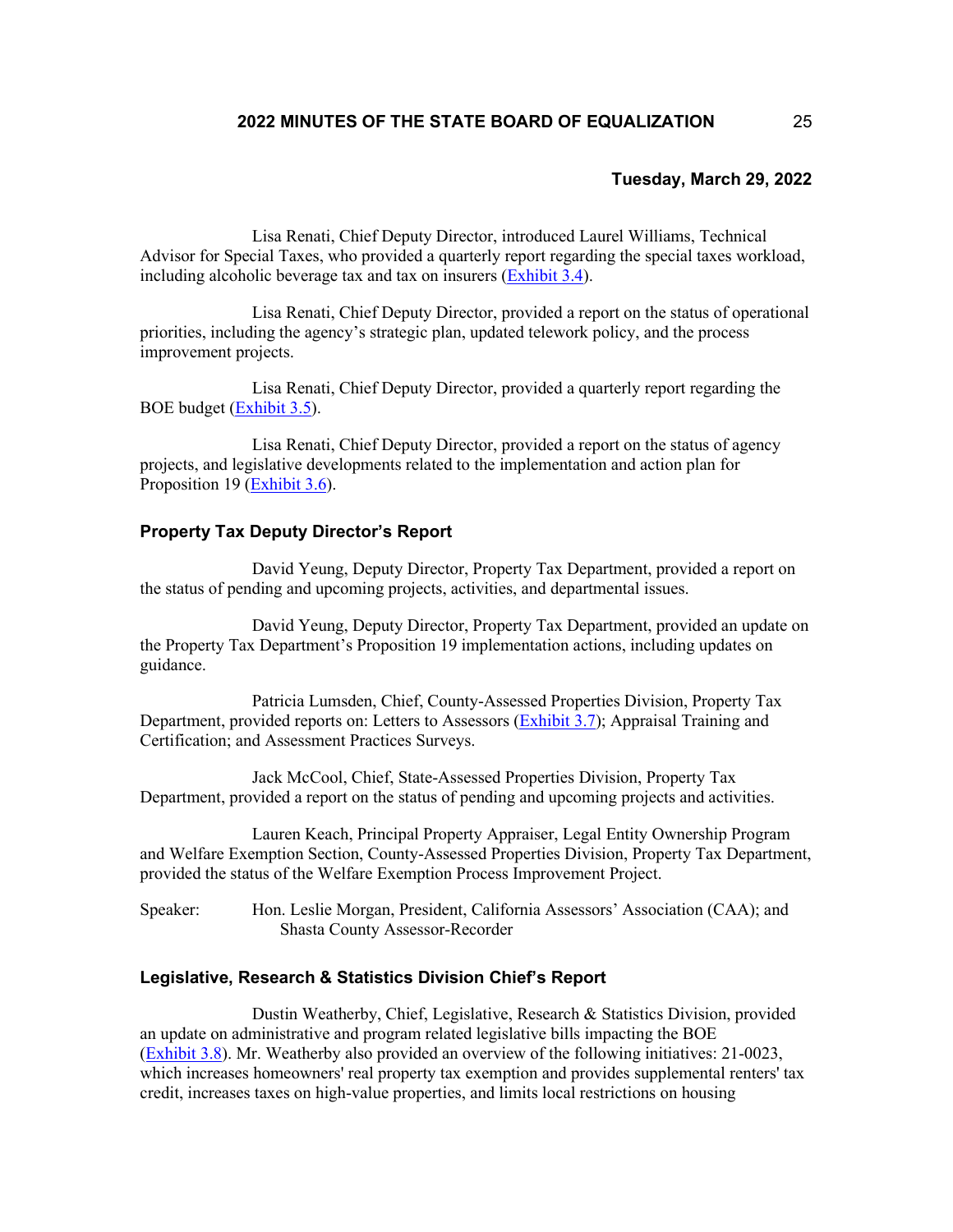development (initiative Constitutional amendment and statute); 21-0032, which increases homeowners' property tax exemption and renters' tax credit, increases taxes on high-value properties, and limits local restrictions on housing development (initiative Constitutional amendment and statute); and 21-0015, which eliminates property tax reassessment for certain family real property transfers (initiative Constitutional amendment).

# **Taxpayers' Rights Advocate Office's Report**

Lisa Thompson, Taxpayers' Rights Advocate, provided updates on the Taxpayers' Rights Advocate Office's Proposition 19 implementation actions, and Education and Outreach Proposition 19 implementation actions.

Lisa Thompson, Taxpayers' Rights Advocate, provided an update on activities of the Taxpayers' Rights Advocate Office.

# **BOARD MEMBER REQUESTED MATTERS: BOARD MEMBER INITIATIVES**

### **Board Member Strategic Plan (Ms. Cohen/Mr. Vazquez)**

Ms. Cohen and Mr. Vazquez made introductory remarks regarding the current Board Member Strategic Plan, including a review of strategic plan goals, priorities and actions as of June 23, 2020, and Next Steps, Board Member quarterly reports on priorities or actions accomplished and other actions [\(Exhibit](https://www.boe.ca.gov/meetings/pdf/2022/022322-L2a-BMStrategic-Plan.pdf) 3.9).

Members agreed to review the language of the planned goals, priorities and actions of the Board Member Strategic Plan and discussed providing a quarterly report for their respective assigned goals beginning in April 2022.

# **PUBLIC POLICY HEARING**

#### **Proposition 19 Implementation**

Ms. Cohen invited persons who wish to address the Board regarding the implementation of Proposition 19, *The Home Protection for Seniors, Severely Disabled, Families, and Victims of Wildfire or Natural Disasters Act of 2020,* but none provided comment.

Catherine Taylor, Chief, Board Proceedings and Support Services Division, read into the record written comments from the following individual.

Tricia Gonzales, California Resident [\(Exhibit](https://boe.ca.gov/meetings/pdf/2022/032922-M1-PubComm-Gonzales.pdf) 3.10)

26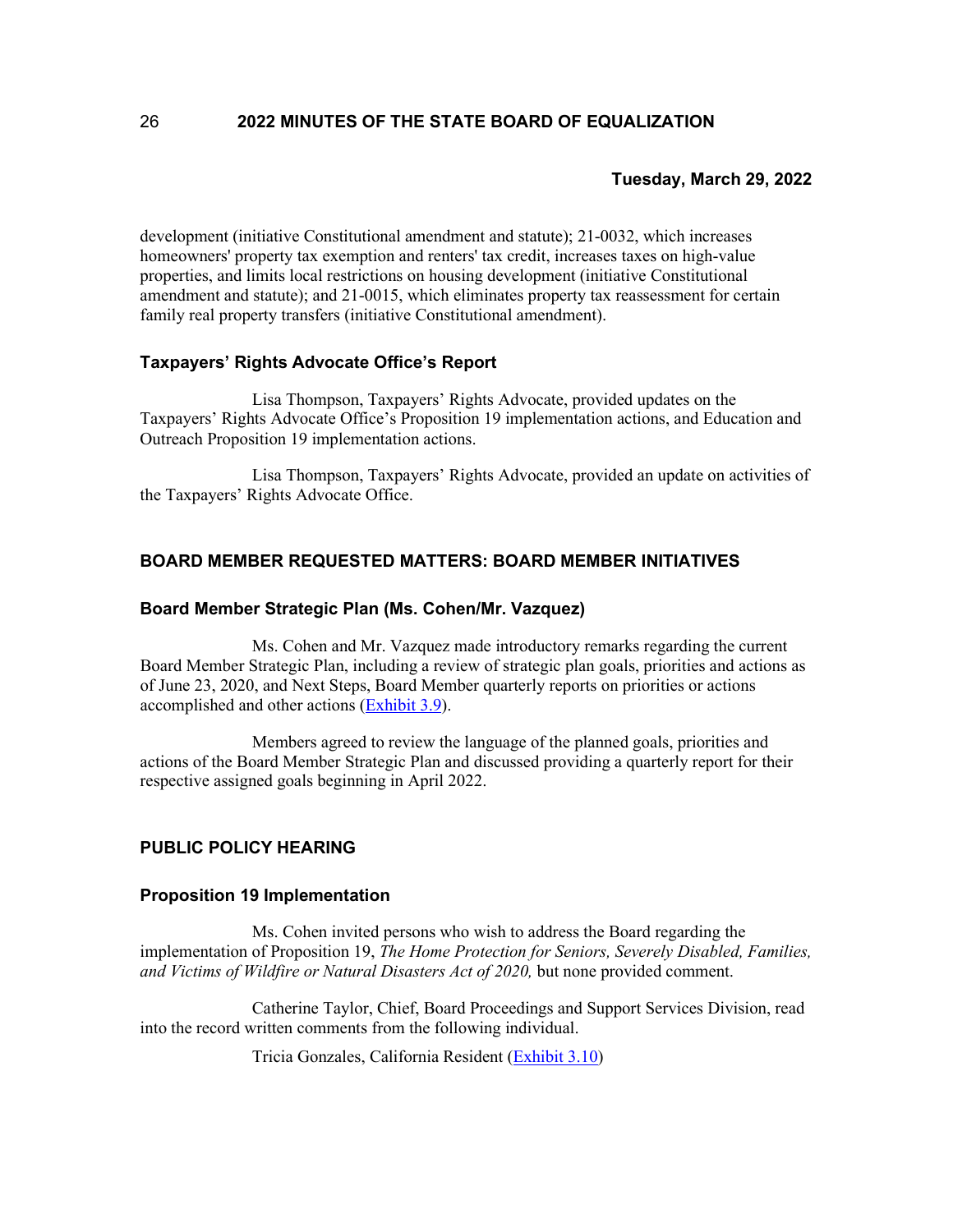**Impact of Public Calamities on Property Tax Administration: County Boards of Equalization/Assessment Appeals Boards (AAB) Remote Hearings**

#### *Follow-up on Non-Consensus Items Needing Additional Guidance Regarding Remote AAB Hearings*

Ms. Cohen invited persons who wish to address the Board regarding the non-consensus items needing additional guidance regarding remote AAB hearings.

Speakers: Hon. Leslie Morgan, CAA; and Shasta County Assessor-Recorder Thomas R. Parker, Deputy County Counsel, Los Angeles County, on behalf of the Los Angeles County Assessment Appeals Board, and California Association of Clerks and Election Officials (CACEO) Ann Moore, Chief Deputy Clerk, San Diego County Board of Supervisors

# **PUBLIC COMMENT ON MATTERS NOT ON THE AGENDA**

Ms. Cohen invited persons who wish to address the Board regarding items not on the agenda to come forward, but none provided public comment.

### **ANNOUNCEMENT OF CLOSED SESSION**

The Board recessed at 3:20 p.m. and reconvened immediately in closed session.

### **CLOSED SESSION**

The Board met to discuss pending litigation (Gov. Code, § 11126(e)).

## **ANNOUNCEMENT OF OPEN SESSION**

The Board reconvened at 4:09 p.m. in open session with Ms. Cohen, Mr. Schaefer, Mr. Gaines, Mr. Vazquez, and Ms. Stowers present.

# **CLOSING**

The Board recessed at 4:11 p.m.

*The foregoing minutes are adopted by the Board on April 26, 2022.*